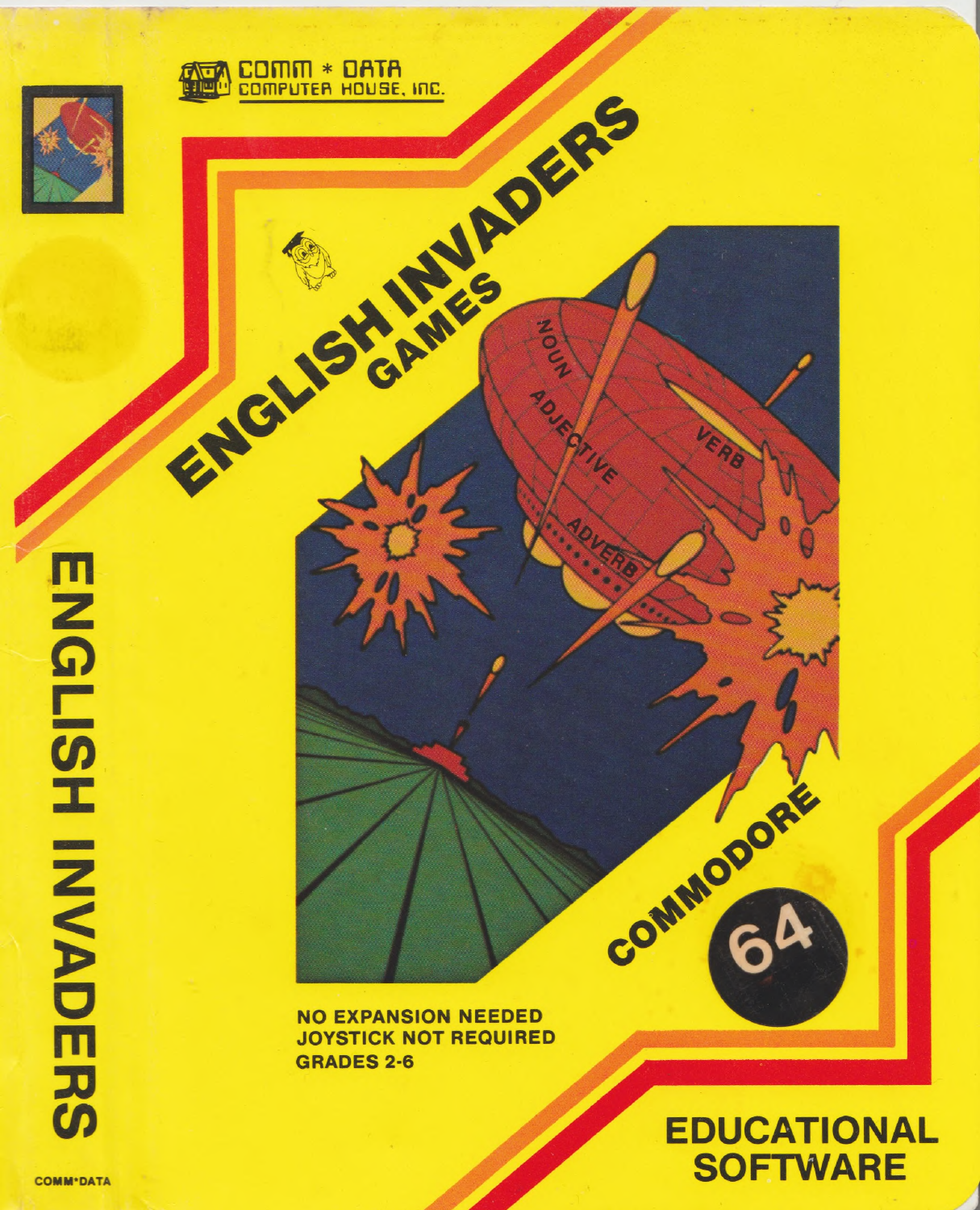



# **ENGLISH INVADERS GAMES**

## **2 0 4 BK**

### **ENGLISH INVADERS: Grades 2-6**

Use your laser base to blast away Nouns, Verbs, and Adjectives which are dropping from the sky. The laser base is directed left or right by using the '<' and the '>' keys on the keyboard. Nouns may only be shot by using the  $\frac{1}{2}$ " ray (the 'Z' on the keyboard). Verbs must be shot by using the "C" ray ('C' key), and Adjectives must be shot with the "X" ray ('X' key). Let up on the movement key  $(<$  or  $>$ ) before firing. Missed or wrong shots cost points, correct shots are awarded points. As the game progresses, the words will come faster. If one reaches the bottom, your laser base is destroyed. An extra laser base is awarded it your score exceeds 350 points. The game is over when you run out of laser bases.

### **WORDSPOT: Grades 2-6**

Word recognition can be fun! A "blend" (the beginning of a word) and an "end" (the tail end of a word) are presented on opposite sides of the screen moving toward each other. If the two parts form a word press the '>' key; if they don't form a word, press the '<' key. One chance is allowed on each word - if the two parts merge completely together, it's too late and the next'blend' & 'end' is presented. A gold flash indicates a correct answer- wrong answers will get a red or blue screen with the correct response displayed at the bottom. The game runs for one minute and is followed by a game summary with your score.

#### **VOWEL SAUCERS: ' Grades 2-6**

Protect the Earth from invading flying saucers while practicing long vs. short vowel sounds. Waves of descending saucers appear at the top of the screen, each containing a word. A pair of guns appear under one saucer. The player must determine whether the word in that saucer has a long or short vowel sound and fire the appropriate ray using the "L" (long) or "S" (short) key on the keyboard. If correct, that ship explodes and the guns shift under another saucer. If incorrect, the player loses one of his remaining guns. When all ships are destroyed, a new wave begins, descending more quickly than before. Play continues until three incorrect guns are fired or a ship lands. A running score is displayed on the screen.

### **ENGLISH SMASH: Grades 3-6**

Nouns, Verbs, Adjectives, and Adverbs challengeyou toclassify them in this fast moving game. Choose your level of difficulty (the higher levels allow you less time to respond), and whether to concentrate on Nouns and Verbs only or use all four types of words. The game begins! Identify each word as it appears as follows: hit the F1 key if the word is a Noun: the F3 key if it is a verb; the F5 key if it is an Adjective; or the F7 key if it is an Adverb. The word explodes if the response is correct, or turns red with the correct answer indicated if the response is wrong. A sliding scale at the top of the screen keeps your score.

## **EDUCATIONAL GAMES Grades 2-6**

**VIC 20 and Commodore 64 are registered trademarks of Commodore Business Machines, Inc. COMM\*DATA COMPUTER HOUSE, INC. 320 Summit Ave., Milford, MI 48042 ®Comm\*Data Computer House, Inc. Printed in U.S.A.**